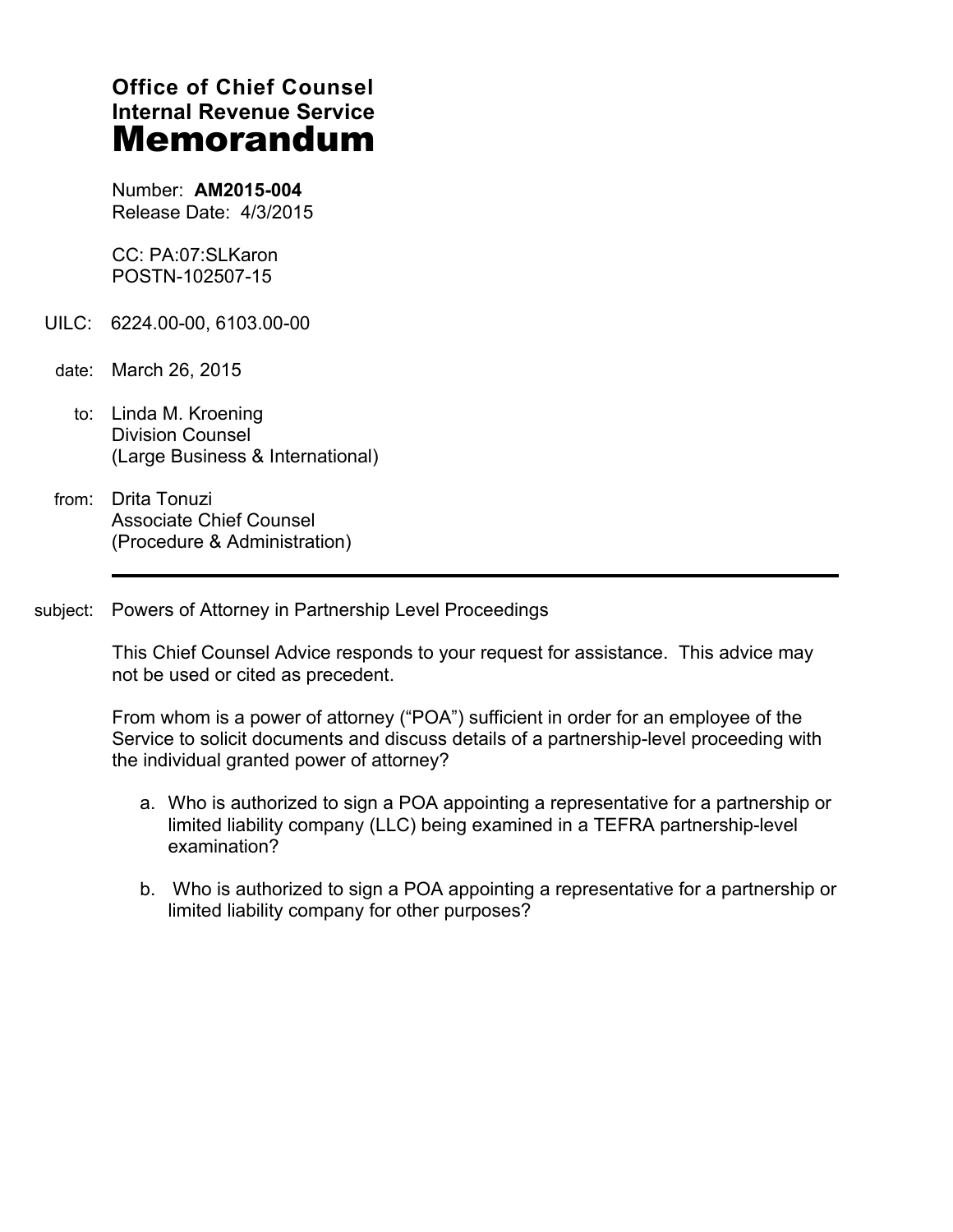## **CONCLUSIONS**

A general partner or, in the case of an LLC, a member-manager, may sign a POA for purposes of a TEFRA partnership-level examination<sup>1</sup> or for other tax purposes of the partnership. A POA can also be secured from a limited partner or LLC member for the purposes of securing partnership item information and disclosing partnership information to the POA. In the case of an LLC that has no member who is also a manager, the non-member manager<sup>2</sup> may sign the POA for purposes of establishing that it would be appropriate and helpful to secure partnership item information including securing documents and discussing the information with the designated individual.

## **BACKGROUND**

The Tax Equity and Fiscal Responsibility Act of 1982 ("TEFRA") added sections 6221 through 6232 to the Internal Revenue Code, which provide unified partnership audit and litigation procedures for partnerships (except certain small partnerships) filing Form 1065, U.S. Return of Partnership Income (TEFRA partnerships).<sup>3</sup> Under the unified partnership audit and litigation procedures, the TEFRA partnership return is subject to a single audit and court proceeding binding on all the direct and indirect partners. Only the partners whose tax liabilities will be affected, and generally not the TEFRA partnership itself, are the parties-in-interest in the partnership-level audit or litigation. *Chef's Choice v. Commissioner*, 95 T.C. 388 (1990).

## LAW AND ANALYSIS

State Law Background

Under the provisions of the Uniform Partnership Act (1997) and the Uniform Limited Partnership Act  $(2001)^4$ , a general partner is an agent of the partnership for purposes of its business except in limited circumstances.<sup>5</sup> Section 301 of Uniform Partnership Act (1997), section 402 of the Uniform Limited Partnership Act (2001). An act of the general partner for apparently carrying on in the ordinary course of partnership business binds

 $\overline{a}$ <sup>1</sup> Typically the Service will interact with the tax matters partner, as defined by section 6231(a)(7) of the Internal Revenue Code, or his representative during a partnership-level examination. As section 6231(a)(7) and Treas. Reg. Sec. 301.6231(a)(7)-2 provide, the tax matters partner is a general partner or member-manager except in limited circumstances.

 $2$  A non-member manager is able to act for an entity under state or foreign law where the entity is formed,

but has no direct ownership interest in the entity. 3 Sections 6233 and 6234 were later added to these provisions.

<sup>&</sup>lt;sup>4</sup> While states have generally adopted most provisions of these acts, each state's laws may vary in certain regards. These acts are being cited as general background and should not be relied upon in all

circumstances.<br><sup>5</sup> The general partner does not serve as agent where the partner had no authority to act for the partnership in the particular manner and the person dealing with the partner knew or received a notification that the person lacked authority. See Section 301 of Uniform Partnership Act (1997).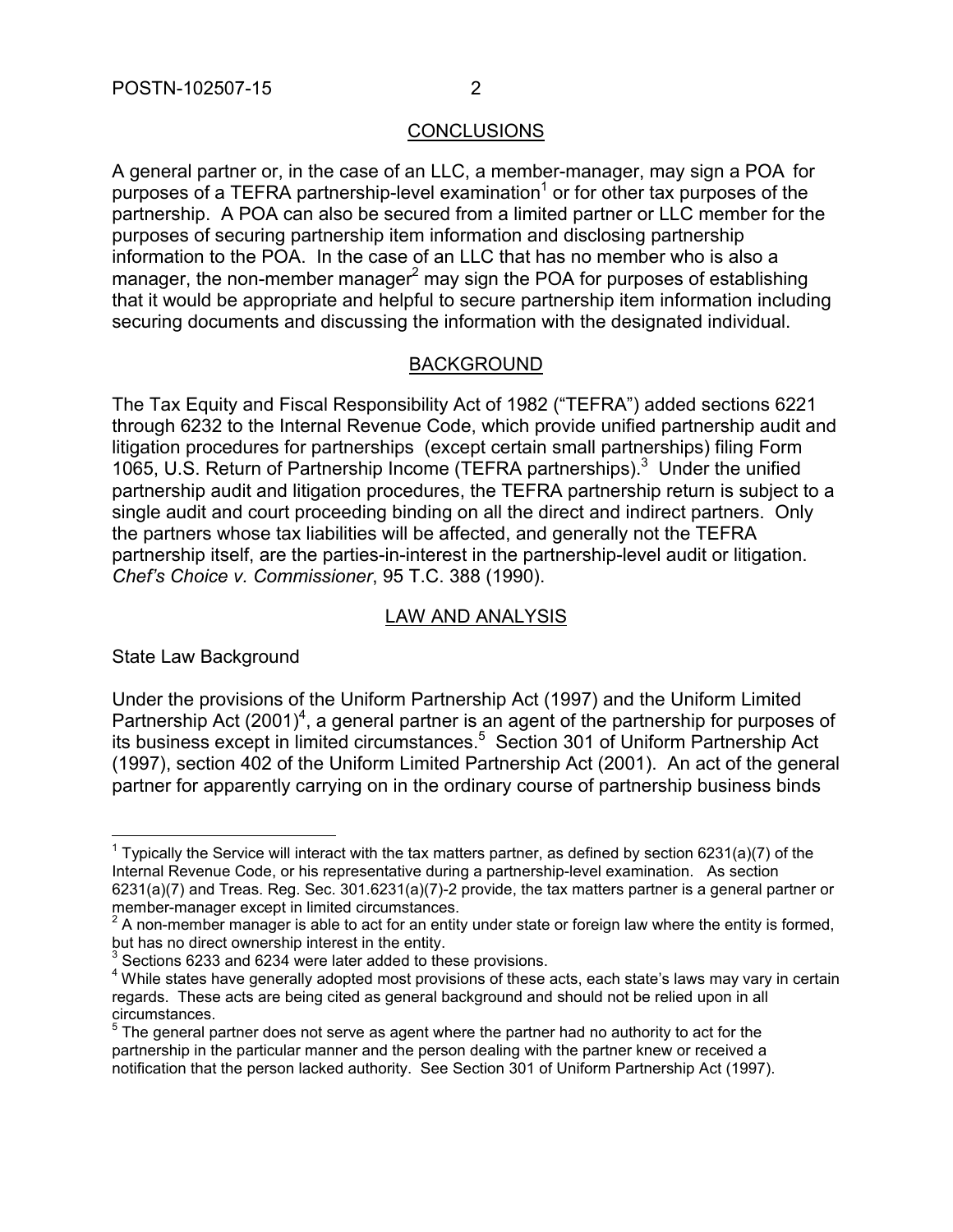the partnership. *Id*. An act of limited partner in a limited partnership does not bind such partnership. Section 302 of the Uniform Limited Partnership Act (2001).

Section 403 of the Uniform Partnership Act (1997) provides that a partnership shall provide partners and their agents and attorneys access to its books and records. The partnership is also required to provide former partners and their agents and attorneys access to books and records pertaining to the period during which they were partners. The right of access provides the opportunity to inspect and copy books and records during ordinary business hours. A general partner in a limited partnership also may copy and inspect any records maintained by the limited partnership regarding the limited partnership's activities and financial condition. Section 402 of the Uniform Limited Partnership Act (2001).

Limited liability companies have largely supplanted state law partnerships in modern times. LLC's typically are taxed as partnerships. The LLC may be managed by either its members or a manager with no ownership interest in the LLC. See section 407 of the Revised Uniform Limited Liability Company Act (2006). The specific laws of the state in which the LLC was established govern the terms regarding who can act for, and inspect and copy the records of, the LLC. For example, under the provisions of the Revised Uniform Limited Liability Company Act (2006)<sup>6</sup>, a member in a membermanaged limited liability company generally may, upon reasonable notice inspect and copy during regular business hours, at a reasonable location specified by the company, any record maintained by the company regarding the company's activities, financial condition, and other circumstances, to the extent the information is material to the member's rights and duties under the LLC's operating agreement. Section 410(a) of the Revised Uniform Limited Liability Company Act (2006).

Depending on the laws of the state where the LLC was formed, members of a managermanaged limited liability company may, during regular business hours and at a reasonable location specified by the company, have the right to obtain from the company and inspect and copy full information regarding the activities, financial condition, and other circumstances of the company as is just and reasonable if: the member seeks the information for a purpose material to the member's interest as a member; the member makes a demand in a record received by the company, describing with reasonable particularity the information sought and the purpose for seeking the information; and the information sought is directly connected to the member's purpose. *Id*.

TEFRA Partnership Provisions

 $\overline{a}$ 

 $6$  Note that the Revised Uniform Limited Liability Company Act (2006) is a proposal for states to adopt as law for the governance of LLC's and, while the act tries to summarize many state provisions, is not actual law. Again, LLCs are governed by the laws of the state where the LLC was formed.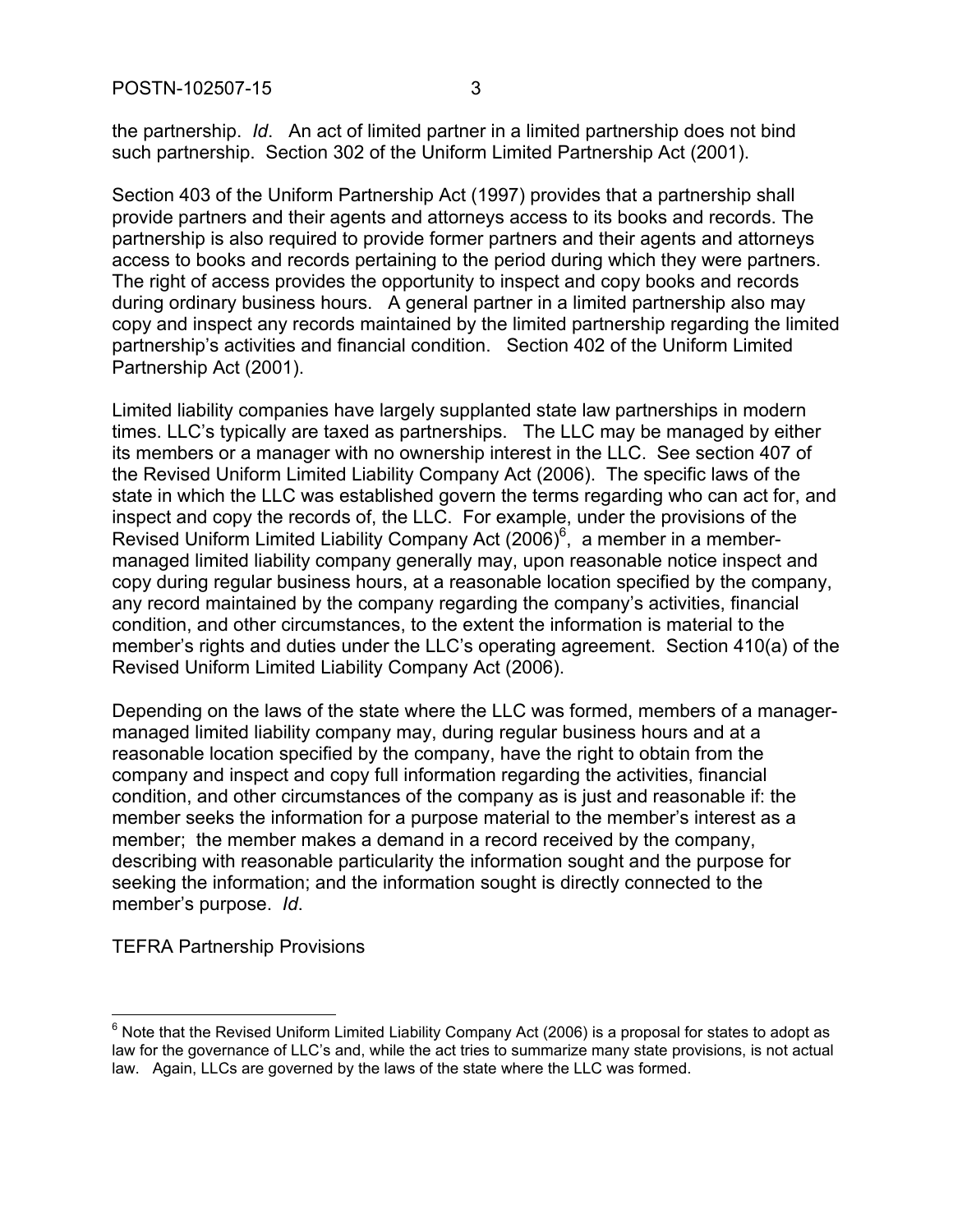Section 6221 of the Internal Revenue Code provides that the tax treatment of any partnership item shall be determined at the partnership level, except as otherwise provided in subchapter C of Chapter 63 on the Internal Revenue Code.

Section 6224(a) provides that "any partner has the right to participate in any administrative proceeding relating to the determination of partnership items at the partnership level."

Section 6226(c) provides that in any action initiated by the filing of a petition under that section, each person who was a partner in such partnership at any time during the year at issue shall be treated as a party to such action.

Section 6231(a)(2) provides that the term "partner" means a partner in the partnership and any other person whose income tax liability under subtitle A is determined in whole or in part by taking into account directly or indirectly partnership items of the partnership.

Section 6229(b) states that the period for assessing tax with respect to any person which is attributable to any partnership item (or affected item) for a partnership taxable year may be extended with respect to all partners, by an agreement entered into by the Service and the tax matters partner, or any other person authorized by the partnership in writing to enter such an agreement.

### Disclosure Authorization

Section 6103(e)(1)(c) provides that the return of a partnership shall upon written request be open to inspection by or disclosure to any person who was a member of such partnership during any part of the period covered by the return. Section 6103(e)(6) authorizes, upon written request, the return to also be open to inspection by or disclosure to the member's attorney in fact duly authorized in writing. Section 6103(e)(7) provides that return information of the partnership is open to inspection by or disclosure to the member or the member's attorney in fact if the Secretary determines that such disclosure would not seriously impair Federal tax administration.

Section 6103(h)(4) states that a return or return information may be disclosed in a federal judicial or administrative proceeding if the taxpayer is a party to the proceeding, or the proceeding arose out of, or in connection with, determining the taxpayer's civil liability, in respect of any tax imposed under the Internal Revenue Code. Section 6223(a)(1) provides for the issuance of a notice of the beginning of an "administrative proceeding" at the partnership level which is issued at the beginning of a TEFRA audit. In *Abelein v. United States*, 323 F.3d 1210 (9<sup>th</sup> Cir. 2003) the court held that a TEFRA partnership audit constituted an "administrative proceeding" for the purposes of section 6103(h)(4) and that the partners were parties to that proceeding.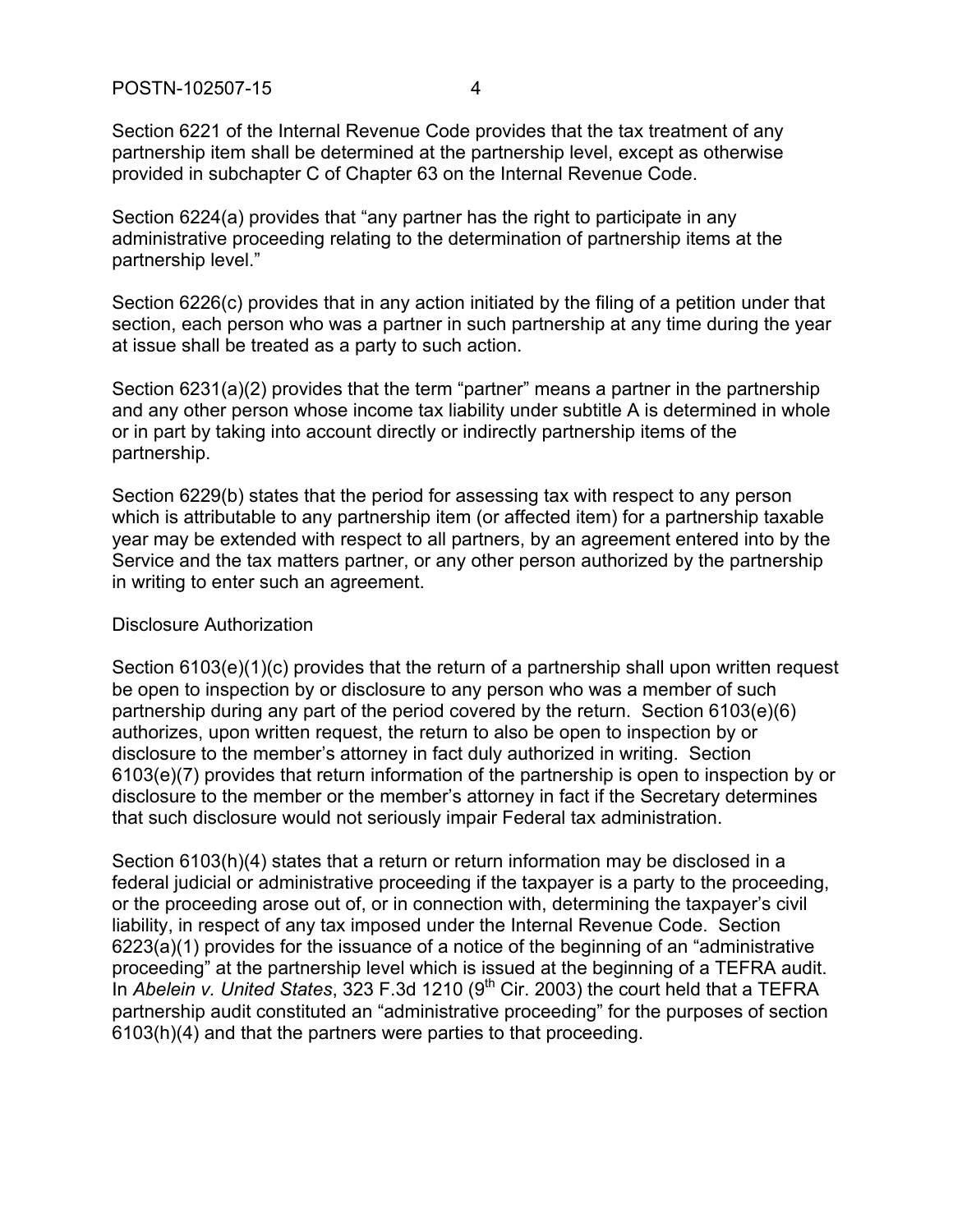Section 6103(k)(6) provides that an internal revenue officer or employee may in connection with his official duties relating to any audit or civil tax investigation or any other offense under the internal revenue laws, disclose return information to the extent that such disclosure is necessary in obtaining information, which is not otherwise reasonably available, with respect to the correct determination of tax, liability for tax, or with respect to the enforcement of any other provision of the Internal Revenue Code. Treas. Reg. Sec. 301.6103(k)(6)-1(c)(1) defines "necessary" in this context to mean "appropriate and helpful." Specific duties for which such disclosures may be made include, but are not limited to: establishing or verifying the correctness or completeness of any return or return information; determining the responsibility for filing a return, for making a return if none has been made, or for performing such acts as may be required by law concerning such matters; establishing or verifying misconduct (or possible misconduct) or other activity proscribed by the internal revenue laws or related statutes; and obtaining, verifying, or establishing information concerned with making determinations regarding a taxpayer's liability under the Internal Revenue Code, including, but not limited to, the administrative appeals process and any ruling,

negotiated agreement, or pre-filing process. Treas. Reg. Sec. 301.6103(k)(6)-1(a).

### **DISCUSSION**

The Service may make inquiries and disclose details of a TEFRA partnership-level examination to any person who is a party to, or has authority to represent a party in, the partnership examination. *See* Sections 6103(h)(4) and 6224(a). Such parties generally include any direct or indirect partner of the partnership, or member of the LLC treated as a partnership, for the taxable year at issue. The Service is also authorized under section 6103(e)(1)(C) to allow a partner or member, upon written request, to inspect the items of the partnership. To the extent any partner may inspect or receive return information, that partner's attorney in fact also has such authority. See sections 6103(e)(6) and section 6103(h)(4). As a result, a POA from a partner of the partnership, including a member of an LLC taxed as a partnership, during the taxable year at issue allows the Service to solicit and discuss partnership-level issues with the person appointed. Because the partnership or LLC itself is generally not a party to the partnership proceeding or a member in itself, the POA from the partner should be done in the partner's individual capacity as a partner. A general partner or managing member, if authorized by state law, can also execute and sign a POA on behalf of the partnership or LLC. A limited partner or member who is not a manager cannot act for the entity, and may only execute a POA in the partner's or member's individual capacity.<sup>7</sup> Only someone duly authorized by state law (or foreign law in the case of a foreign entity) to act for and bind the entity can execute a POA in the name of the entity. Treas. Reg. Sec.  $601.503(c)^8$ 

 $\overline{a}$  $<sup>7</sup>$  Thus, neither a limited partner nor his POA can sign contracts or any kind of agreement for the</sup> partnership itself.<br><sup>8</sup> The enerating as

The operating agreement of the partners or members of the entity, as approved under state or foreign law where the entity was formed, will generally dictate who is authorized to act for (i.e. manage) the entity